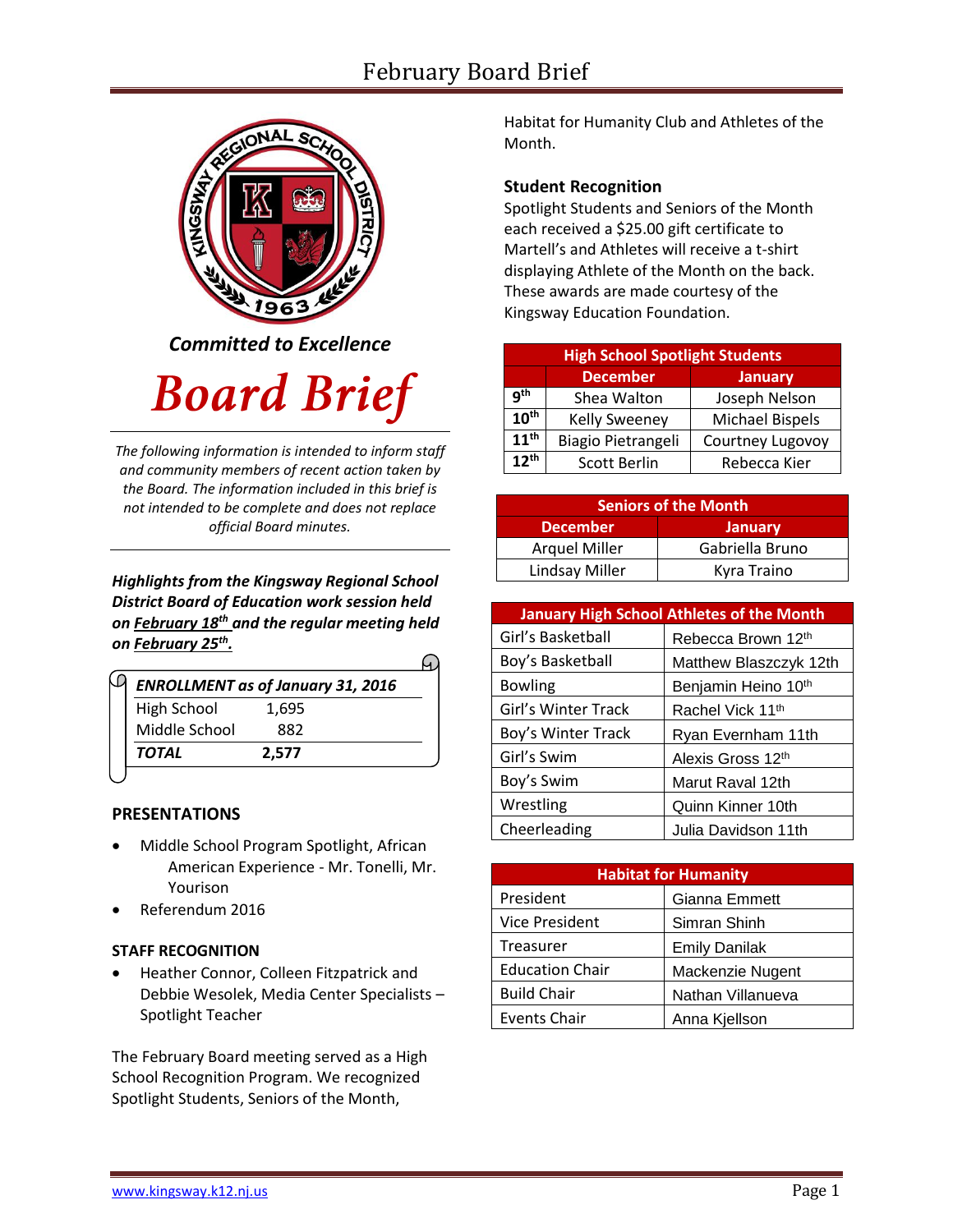# **SUPERINTENDENT'S REPORT**

Dr. Lavender updated the Board on a variety of topics related to the District, which included the following discussion item(s)…

- Referendum
- Mayor Archer Letter and BOE Response
- Strategic Planning

# **ATTENDANCE SUMMARY**

*2015-2016 Monthly Average % of Students in Attendance for* January*:*

| 2015-2016 Monthly Average %<br>of Students in Attendance |          |                                         |                            |  |
|----------------------------------------------------------|----------|-----------------------------------------|----------------------------|--|
| Grade<br><b>Level</b>                                    | Jan<br>% | 2015-<br>2016<br><b>YTD</b><br>Avg<br>℅ | Past<br>6 Year<br>Avg<br>% |  |
| 7                                                        | 95.8     | 96.6                                    | 94.3                       |  |
| 8                                                        | 95.5     | 95.9                                    | 93.6                       |  |
| <b>Total MS</b><br>Average                               | 95.7     | 96.2                                    | 93.9                       |  |
| ٩                                                        | 94.5     | 95.4                                    | 93.3                       |  |
| 10                                                       | 93.8     | 94.6                                    | 92.0                       |  |
| 11                                                       | 91.2     | 93.7                                    | 92.4                       |  |
| 12                                                       | 91.0     | 92.9                                    | 91.1                       |  |
| <b>Total HS</b><br>Average                               | 92.6     | 94.2                                    | 92.7                       |  |
| <b>District</b><br>Average                               | 94.1     | 95.7                                    | 93.6                       |  |

#### **PERSONNEL**

#### *District Employment*

- **•** Resignation: Veronica Tortella (Bus Driver)
- Schedule "B": Various positions were approved.
- Leaves of Absence: Stefanie Fox-Manno (Instructional Supervisor, 04/08/16 to 07/05/16)

### *High School Employment*

- Resignation:
	- Claudia Millar (General Worker-Cafeteria)
- Jodee Vallone (Desktop Publishing Teacher)
- Retirement: Tony Barchuk (Health/PE Teacher, Football Coach, Softball Coach)
- Schedule "B": Various positions were approved.
- Leaves of Absence:
	- Alise Terch (SPED Teacher, 04/29/16 to 08/31/16)
	- Joanne Neilio (Child Study Team Secretary, 02/17/16 to TBD)

#### *Middle School Employment*

- Resignation:
	- Gail Friel (LTS Math Teacher)
	- Caroll Craig ( School Nurse)
- Certified Staff: Tia Drew (Middle School Math Teacher)
- Non-Certified Staff: Michele Tirado (Middle School Secretary)
- Schedule "B": Various positions were approved
- Leaves of Absence:
	- Amanda Hengel (Paraprofessional, 04/15/16 to 06/20/16)
	- Thomas Pili (Custodian, 01/26/16 to 03/15/16)
	- Susan Redfield (Paraprofessional, 01/04/16 to 04/01/16)

#### **Fundraiser(s):**

- **02/29/16 – 03/14/16 Class of 2018.** The class of 2018 will be selling school spirit products to raise money for class activities.
- **03/04/16 Video Game Club.** The video game club will be holding a video game tournament and will be selling food and concessions to raise funds to support the club.
- **03/07/16 – 4/8/16 Student Council.** The Student Council will be collecting items for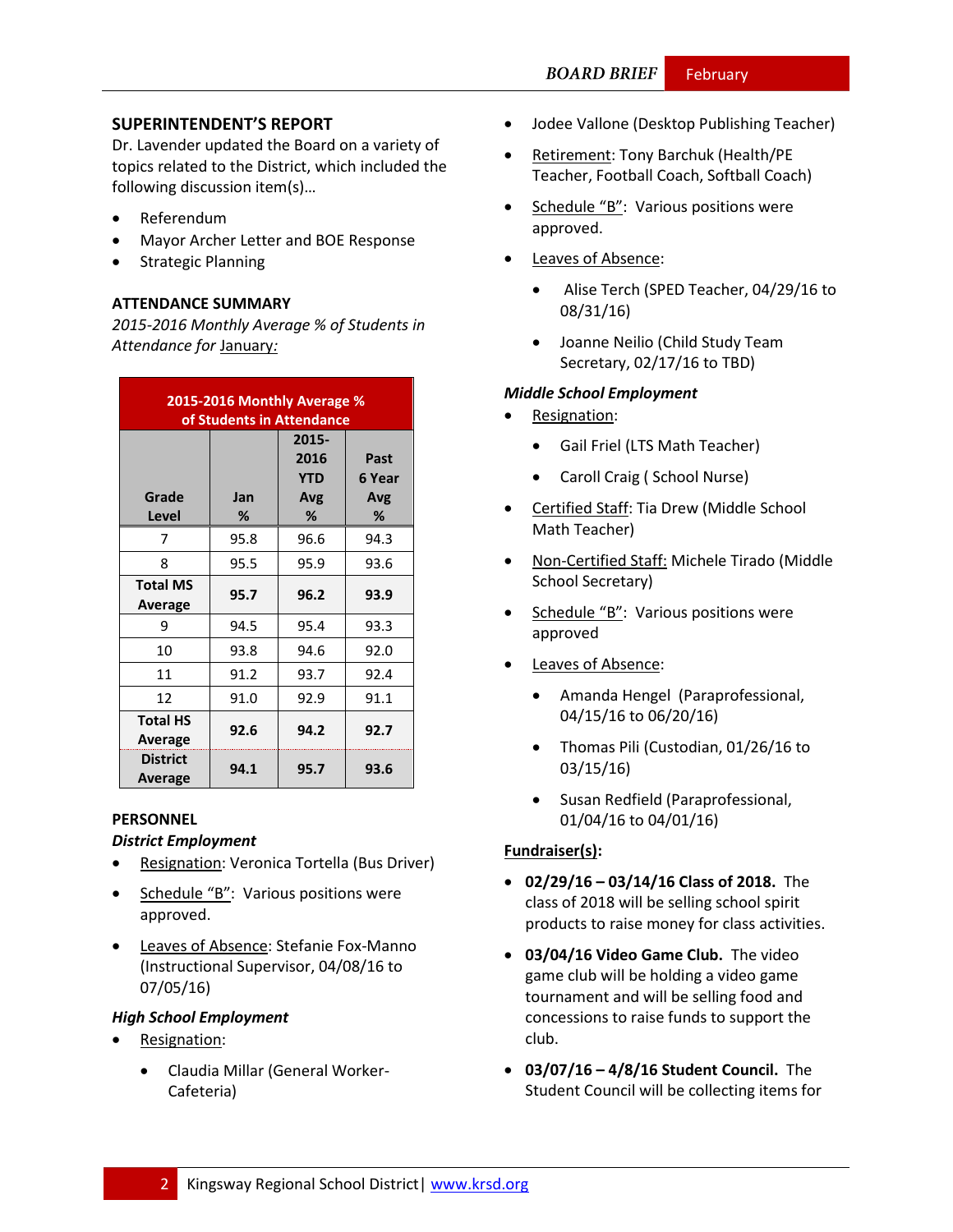Family Promise of Gloucester County to support families that live locally and suffer from poverty.

- **03/07/16 – 04/15/16 Fashion Club**. Students will be selling tickets to a Fashion Show with students, staff and participants to support future events, trips and activities for the club.
- **03/07/16 – 03/11/16 Dragons Helping Dragons.** Students will be selling homemade chicken noodle soup to raise funds to benefit the Dragons Helping Dragons Committee.
- **03/07/16 – 03/11/16 Dragons Helping Dragons.** Students will be able to purchase candy grams during lunch and they will be delivered to their intended recipients on St Patrick's Day.
- **04/04/16 – 04/15/16 High School Self Contained Programs.** Students will be selling t-shirts to raise funds to support various military charities.
- **04/23/16 STEM Academy Senior Class.**  Students will have an outreach camp to inspire students to inquire about STEM to raise funds for STEM Scholarship.
- **03/04/16 – 03/25/16 Track and Field.** The students will be selling Fan Cloths to raise funds for the end of the year banquet and awards for the season.
- **02/25/16 – 02/29/16 American Red Cross Council.** Students will be selling lollipops and pins to raise funds for American Red Cross Measles and Rubella Initiative
- **06/10/16 – Sports and Health Science & Phys. Ed.** Students will be raising money by having a school wide Speed Ball Tournament to replace and purchase new fitness equipment for the Sports and Health Science Classes and the Phys Ed. Classes.
- **02/26/16 – 03/16/16 SURE.** Students will be collecting funds for the Gloucester County Offices at Five Points for Homeless Veteran Programs.

# **Field Trips(s):**

- **03/02/16 –** The Middle School MD Class will be going to Olive Garden to learn life and money skills
- **03/08/16 and 03/16/16 –** The High School seniors enrolled in Priority Registration will take placement tests at RCGC for a testing event.
- **06/01/16 –** The High School AP Physics 1 & 2 classes will be going to Six Flags Great Adventure to explore real-world, large-scale physics.
- **03/14/16** The High School STEM Academy will be going to Rowan College of Gloucester County STEM Department to inspire young women in the STEM field.
- $\bullet$  **05/18/16** The Middle School 7<sup>th</sup> and 8<sup>th</sup> grade science students will be going to Rowan University (Glassboro) to have a college life experience by attending several different classes based on Science, Math and Computer Science.
- **03/04/16 – 03/06/16** The High School Wrestling Team will be going to Atlantic City, NJ for the State wrestling tournament.
- **03/07/16 –** A Student Council student will be going to Holy Cross High School for NJASC meeting.
- **03/19/16 –** A Student Council student will be going to Holy Cross High School for NJASC meeting.

# **Research Project(s):**

 **02/29/16** – The High School Winter Track Team will share the importance of activity demonstration to the East Greenwich Cub Scout Tigers.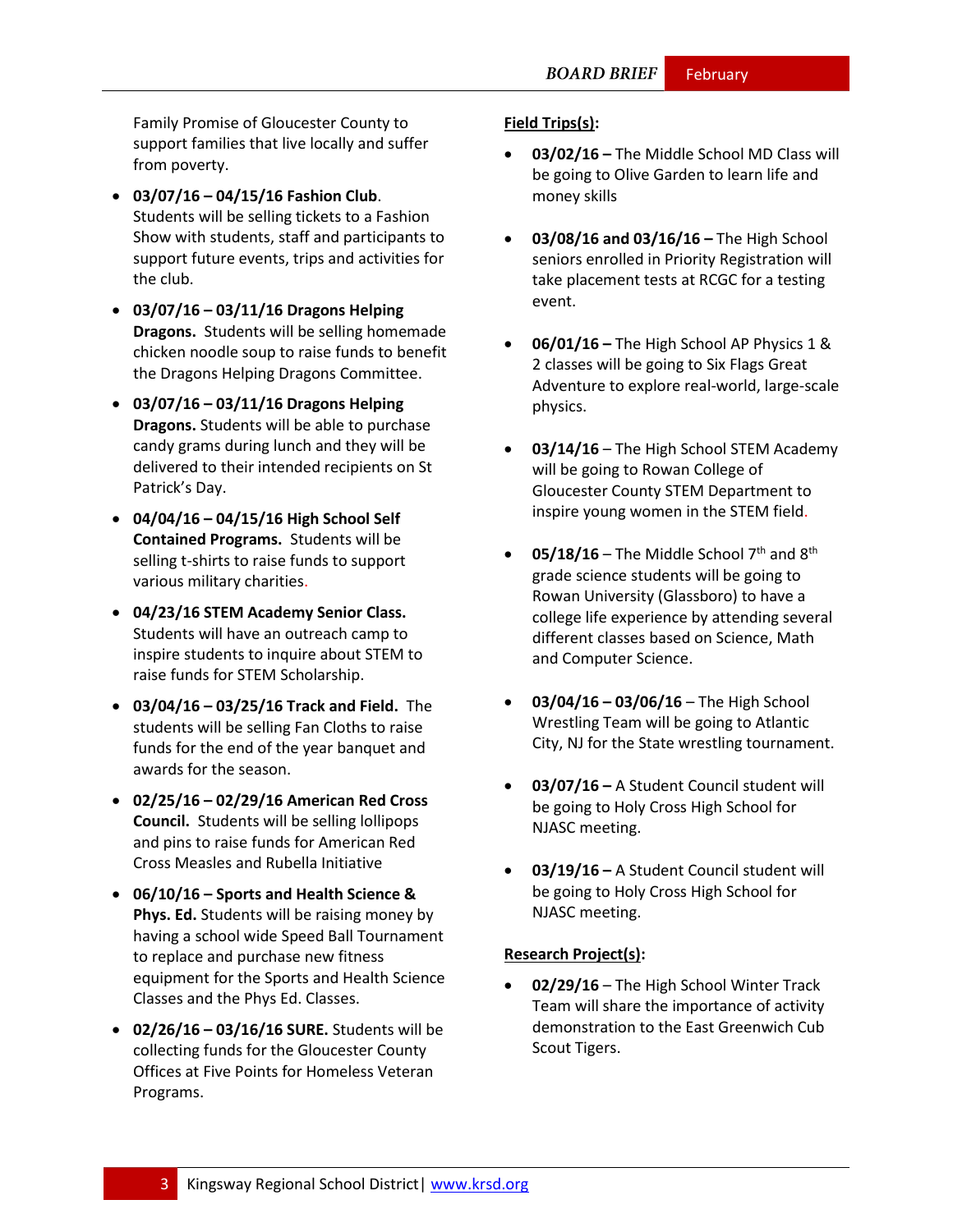#### **EMERGENCY DRILLS/CALLS**

| School/     | Time               | <b>Drill</b>      |
|-------------|--------------------|-------------------|
| <b>Date</b> |                    |                   |
| <b>HS</b>   | Start: 12:20 PM    | <b>Fire Drill</b> |
| 01/08/2016  | End: 12:31 PM      |                   |
| НS          | Start: 09:00 AM    | Precautionary     |
| 01/11/2016  | End: 09:20 AM      | Lockdown          |
| НS          | Start: 12:57 PM    | Precautionary     |
| 01/12/2016  | End: 01:01 PM      | Lockdown          |
| НS          | Start: 10:45 AM    | Fire              |
| 01/15/2016  | End: 11:06 AM      | Evacuation        |
| <b>MS</b>   | Start: 09:17 AM    | Full Lockdown     |
| 01/15/2016  | 09:24 AM<br>End: l | Drill             |
| MS          | Start: 09:15 AM    | Precautionary     |
| 01/29/2016  | End: 09:22 AM      | Lockdown          |

#### **PROFESSIONAL LEARNING WORKSHOPS**

*The Board approved the following Professional Learning Workshops; please contact Stefanie Fox-Manno for more information:*

- *Creating Digital Classroom Activities -* will be presented by Christina Smith and Jessica Sitzes on 03/09/2016
- **Disabilities Awareness**–will be presented by Colby Kuhn and Katie Nicotra on 03/14/2016

# **PROGRAMS**

*The Board approved the following programs:*

2015 – 2016 Spring Athletic Schedule

# **BUSINESS, FACILITIES & FINANCE**

- The Board approved the Board Secretary's Report and Bill List for January 2016
- **Receipt and Acceptance of Student Activity and Athletic Account Financial.** The Board accepted as filed the student activity and athletic account financial reports for the period ending 1/31/2016.
- **Parental Transportation Contract.** The Board approved a Parental Contract for Transportation with Jennifer Bialgow-Manasion to Yale-Camden College for 4 days a week from February 2, 2016 through June 30, 2016 at a cost of \$50.00 per day.
- **SEMI Action Plan.** The Board authorized the submission of a Special Education Medicaid Initiative (SEMI) Action Plan to the Executive County Superintendent of Schools as part of the District's proposed budget submission for the fiscal year of 2017.
- **Spring Athletic Trips.** The Board awarded contracts for the spring athletic trips pursuant to Holcomb Bus Services for a cost of \$46,034.00.
- **Appointment of Health Insurance Broker of Record.** The Board appointed Conner, Strong & Buckelew as the Health Insurance Brokerage of record for the period of March 1, 2016 through June 30,1017 per N.J.S.A. 18A:18A 4.1 at an annual fee of \$79,250.
- **Appointment of Insurance Broker of Record (Property & Casualty).** The Board appointed Conner, Strong & Buckelew as the Insurance Brokerage of Record (Property & Casualty) for the period of March 1,2016 through June 30,2017 Per N.J.S.A. 18A:18A 4.1. Their compensation is based upon commission percentages of the coverage premiums and range from 6% to 14%.

# **MISCELLANEOUS**

Numerous other requests for approval for workshop attendance, student activities, and education items were approved by the Board of Education. These approvals will be reflected in the formal minutes of the meeting, which are available in the office of the Board of Education secretary as well as posted online after Board approval.